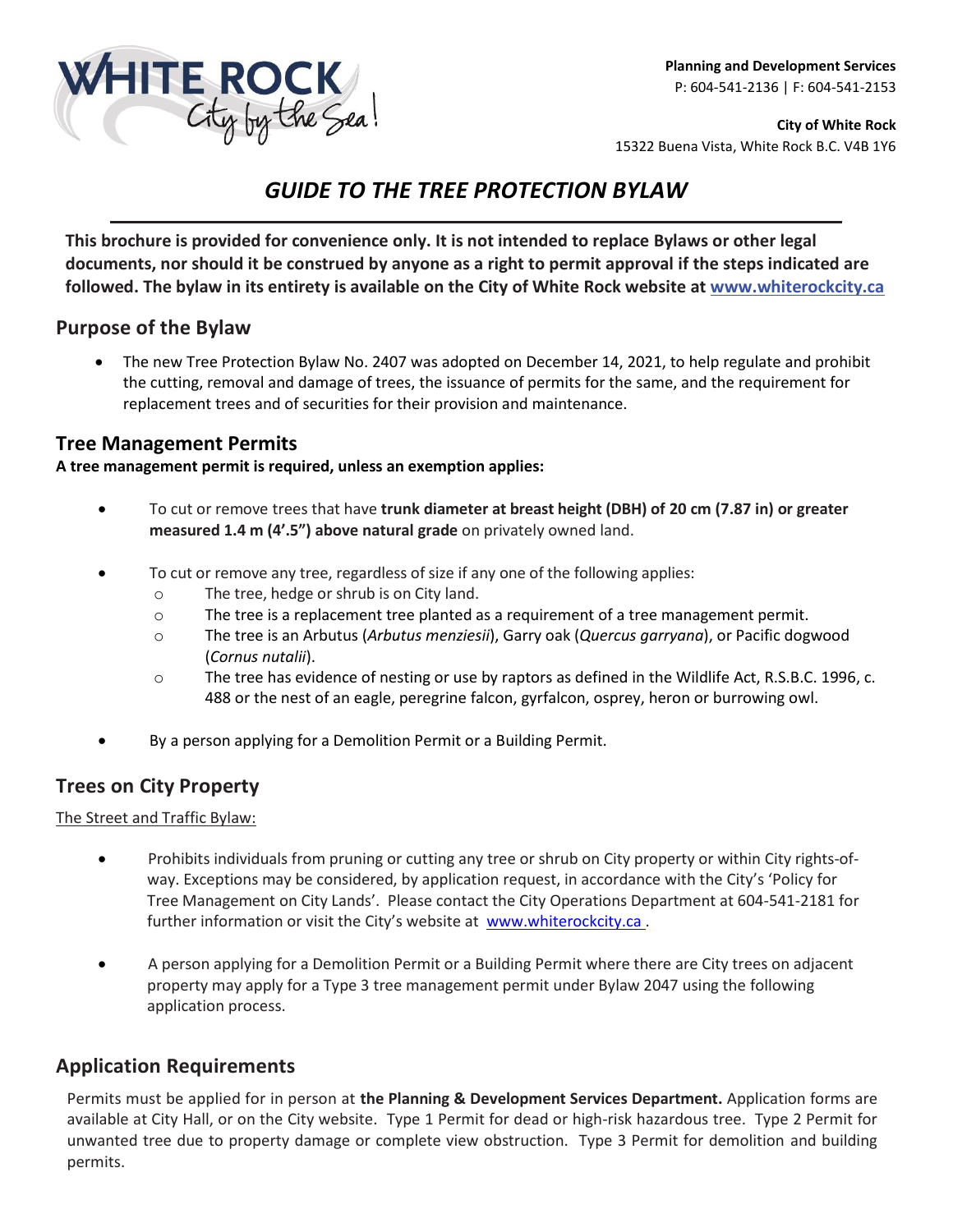## **Type 1: Dead/High Risk and Type 2: Unwanted Tree Permit Minimum Requirements**

- A complete application form signed by the owner and authorized agent (if relevant).
- A non-refundable fee of \$500 for Type 2 per permit application (with the exception of dead or high-risk trees, which have no fee).
- Title Search. If the property is owned by a company, proof of signing authority for the company will also be required (e.g., Notice of Articles or Director Register). If the property is a strata corporation, then approved Council minutes supporting the permit applications will be required.
- Arborist report completed within the last 6 months, colour copy only.

### **Additional Requirements Required:**

- Letter and photos from property owner with rationale for tree removal.
- If the tree is shared, a letter of understanding agreeing to removal from neighbouring owner(s).
- For an unwanted tree, tree replacement securities will be required. The City will also send out a survey to neighbours to register support or opposition to the tree removal.
- The City reserves the right to request additional documents to support the tree removal request (Level 3 advanced tree risk assessment report, tree survey, geotechnical report, structural engineer report, plumbing report etc.)

## **Type 3: Tree Management Permit for Demolition and Building Permits Minimum Requirements**

- A complete application form signed by the owner and authorized agent (if relevant).
- A non-refundable fee of \$1060.00
- Title Search. If the property is owned by a company, proof of signing authority for the company will also be required (e.g., Notice of Articles or Director Register).
- Arborist report within the last 6 months, colour copy only (including tree protection plan and tree replacement plan).
- Tree survey (Topographic survey).
- If tree(s) is/are shared or offsite, a letter of understanding agreeing to their protection and/or removal from neighbouring owner(s).
- The City may request additional documents to support the tree removal request (risk assessment report, geotechnical report etc.)

## **Supporting Document Requirements:**

#### **Arborist Report -Tree Protection Plan and Tree Replacement Plan**

• A report prepared by a Certified Arborist, that documents the species, size in DBH, height, location, live crown ratio, health, and structure of all protected trees on a lot and adjacent properties (within 4 m or where the critical root zone of the tree crosses into the property). All above and below ground utilities must be included. A photograph of each tree is required.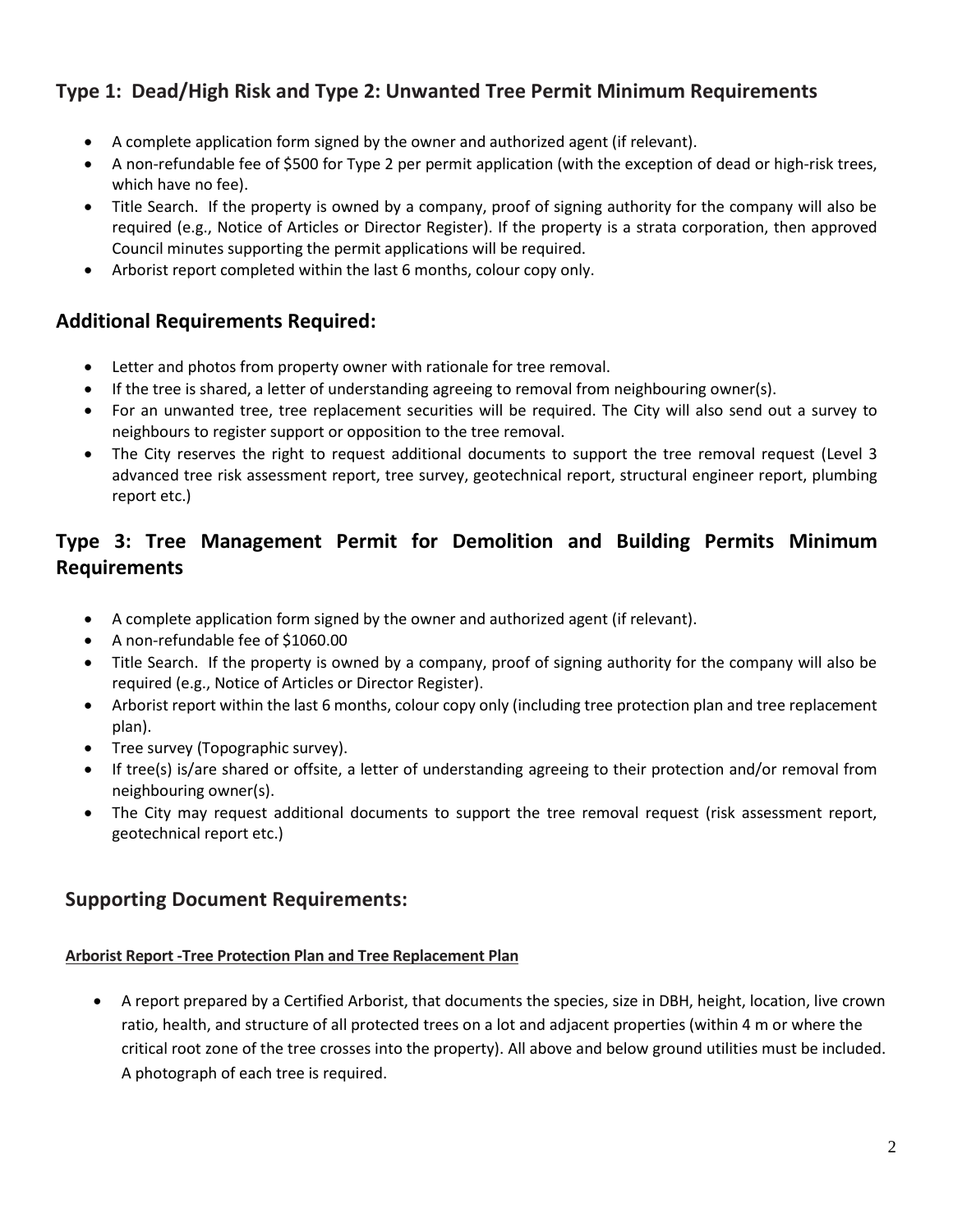#### **Confirmation of Tree Protection Barriers (TPB)**

• A TPB inspection report from the project arborist that confirms that the required tree barriers have been located and constructed properly. The report must include photos of the barriers, as well as a plan or reference to a specific plan or report that indicates the locations of the barriers.

#### **Coordinated Site Development Plan (CSDP)**

• The CSDP must clearly identify all site works proposed within or immediately adjacent to the critical root zones of all protected trees, low impact construction methods, and clearly state when the project arborist is required to be on-site to supervise work.

#### **Letter of Understanding (LOU)**

• A signed letter of understanding from the owner of the neighbouring property(ies) is required if trees are located on the property line or entirely on the neighbouring property. The letter will acknowledge that work is to be done but the shared or neighbouring trees in question are to be retained, and/or grant permission to remove and replace a neighbouring or shared tree.

#### **Tree Survey**

• A survey plan prepared by a BC Land Surveyor that illustrates the tree number and location, size, and species of all protected on-site trees and off-site trees within 4 meters of the property lines. The tree survey shall also show the dripline of each tree, the existing base elevation of each tree, and the footprint of the existing and proposed buildings.

#### **How to Measure Your Tree:**



- 1. Measure diameter at 1.4 m (4'5") above grade\*
- 2. With a multi-stem tree, measure diameter of the three largest stems then add them together.

\*If you do not have a diameter tape, you can determine the diameter of a tree by measuring the circumference of a tree trunk, at 1.4m above ground level, with a regular measuring tape (like measuring your waist size). The circumference can then be divided by 3.1416 to obtain the diameter.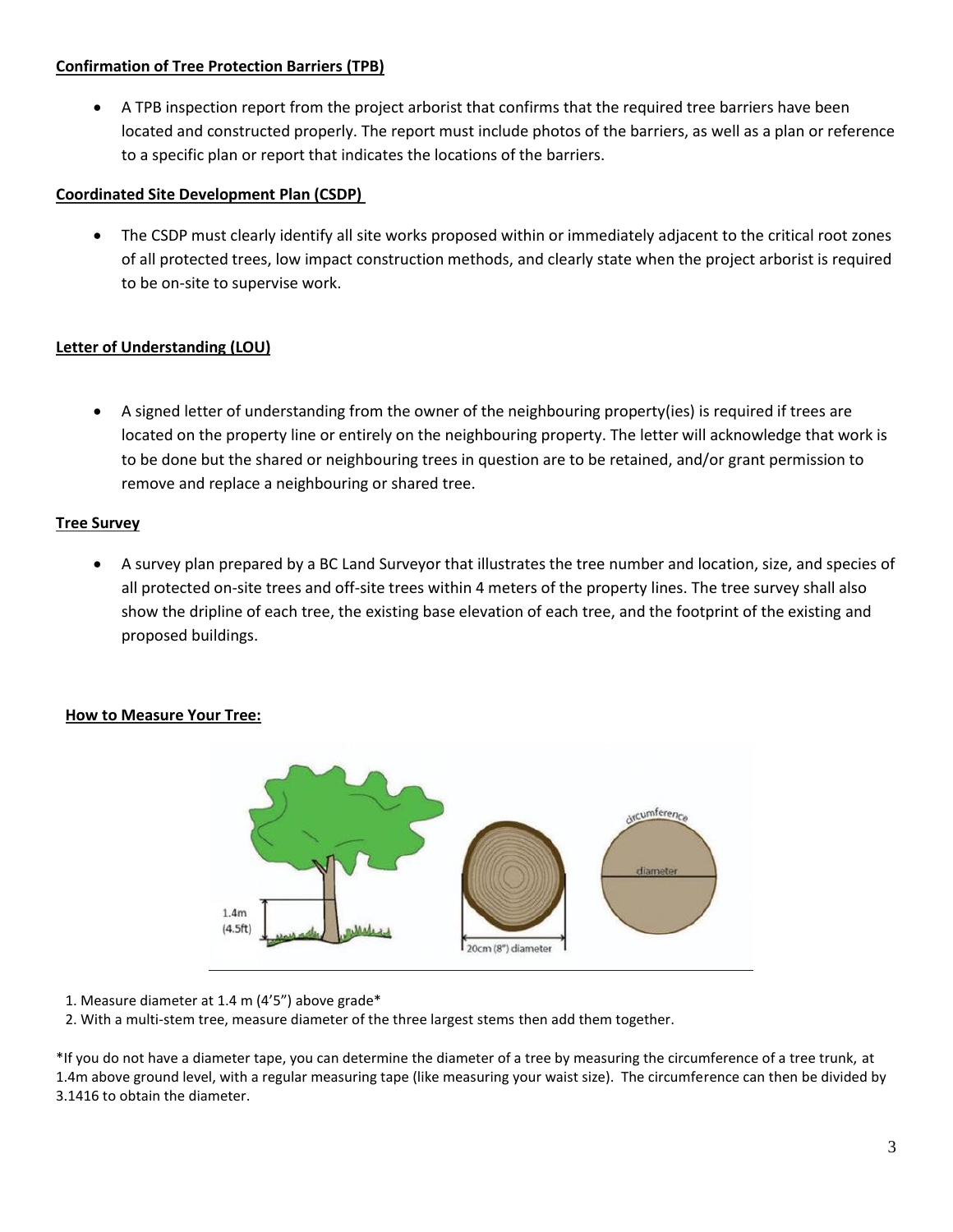#### **Tree Protection and Replacement Report**

• A report prepared by the project arborist upon completion of all works on a site that confirms that all requirements related to tree protection outlined in the tree management permit and CSDP have been followed. A photo of each replacement tree must also be included.

#### **Replacement Trees**

- Hedges, palms, dwarf, topiary, standards and shrub species will not be considered as replacement trees.
- Deciduous replacement trees must have a minimum caliper of 6 centimetres and coniferous replacement trees must be at least 3 metres in height.
- Replacement trees must satisfy the following minimum siting requirements and shall be:
	- o 3 metres from any retained protected tree or replacement tree; and
	- $\circ$  3 metres from any BC Hydro line, service line, building foundation, pool and ancillary building; and
	- $\circ$  1 metre from any property line, driveway, underground utility / service, and retaining wall
- Replacement trees will not be accepted that have been planted in gravel, sand or artificial turf.

#### **Tree Protection and Replacement Securities**

Tree Protection securities:

| <b>Size of Tree Retained</b> | <b>Securities</b>            |
|------------------------------|------------------------------|
| $DBH \leq 50cm$              | \$3,000.00 per retained tree |
| DBH of 51-65cm               | \$4,500.00 per retained tree |
| DBH > 65cm                   | \$10,000 per retained tree   |

Tree Replacement securities:

| Size of Tree Removed* | <b>Replacement Ratio</b> | Securities / Cash-in-lieu (\$1,500 per replacement tree) |
|-----------------------|--------------------------|----------------------------------------------------------|
| $\leq$ 50cm DBH       | 2:1                      | \$3,000                                                  |
| 51-65cm DBH           | 3:1                      | \$4.500                                                  |
| 66-75cm DBH           | 4:1                      | \$6,000                                                  |
| 76-85cm DBH           | 5:1                      | \$7.500                                                  |
| >85cm DBH             | 6:1                      | \$9,000                                                  |

\*Lower value trees as defined in the Tree Protection Bylaw, 2021, No. 2407 will have a 2:1 replacement ratio, regardless of size (DBH).

## **Offences**

- Any individual who cuts, removes or damages a protected tree in contravention of the White Rock Tree Protection Bylaw or in contravention of the terms and conditions of a Tree Management Permit issued under the Bylaw will be liable to a fine of not less than \$500 and not more than \$10,000 per offence. Each tree cut, removed or damaged in violation of the Bylaw will constitute a separate offence, per day.
- Non-compliance of tree management permits can also result in stop work orders and forfeiture of tree security deposit in addition to the Ticketing for Bylaw Offences Bylaw, 2011, No.1929.